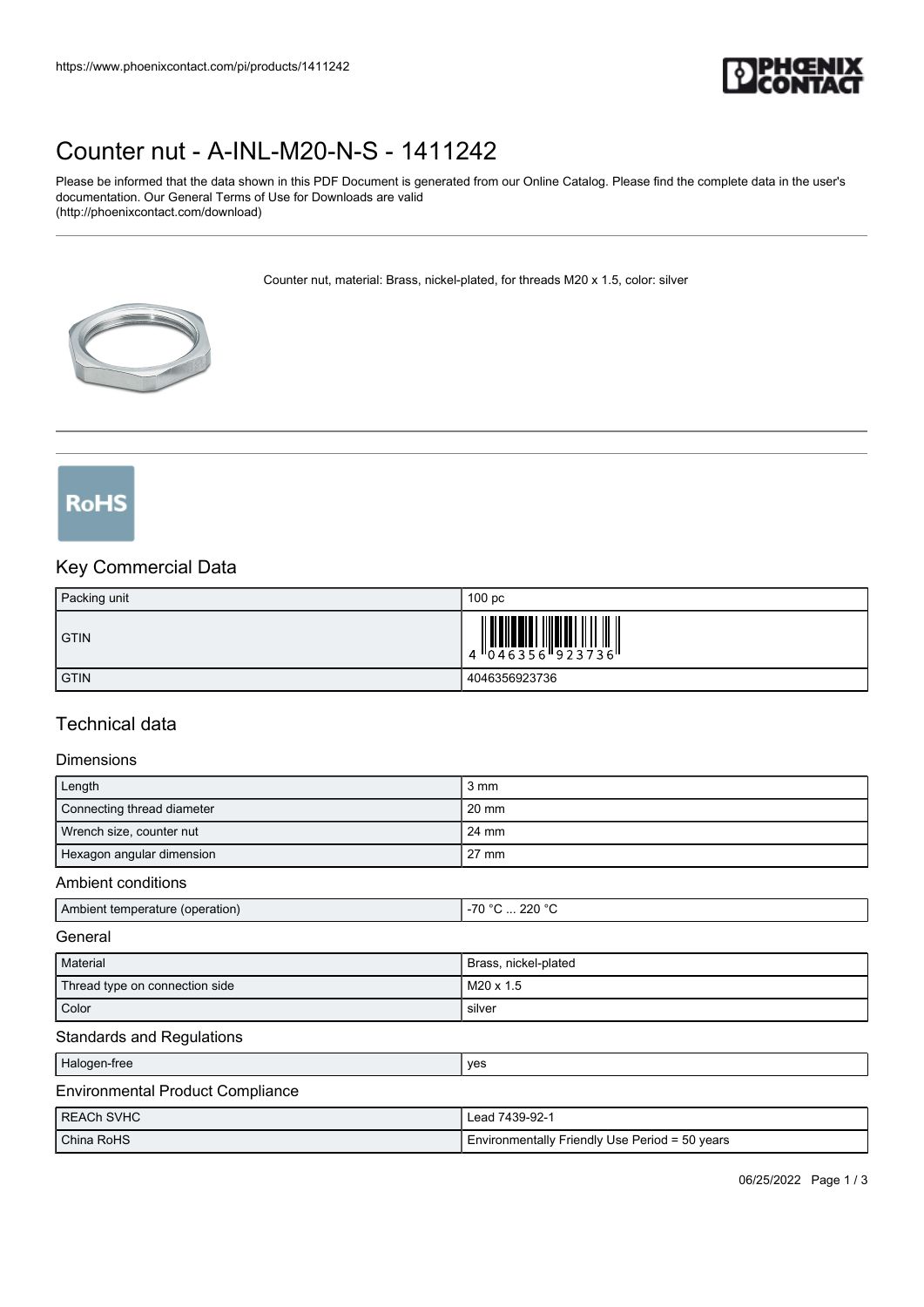

### [Counter nut - A-INL-M20-N-S - 1411242](https://www.phoenixcontact.com/pi/products/1411242)

### Technical data

### Environmental Product Compliance

|  | i For information on hazardous substances, refer to the manufacturer's<br>declaration available under "Downloads" |
|--|-------------------------------------------------------------------------------------------------------------------|
|--|-------------------------------------------------------------------------------------------------------------------|

### Drawings

### Dimensional drawing



### **Classifications**

### eCl@ss

| eCl@ss 10.0.1 | 27144424 |
|---------------|----------|
| eCl@ss 11.0   | 27144424 |
| eCl@ss 4.0    | 27141200 |
| eCl@ss 4.1    | 27141200 |
| eCl@ss 5.0    | 27149100 |
| eCl@ss 5.1    | 27149100 |
| eCl@ss 6.0    | 27149100 |
| eCl@ss 7.0    | 27069219 |
| eCl@ss 9.0    | 27144424 |

### ETIM

| ETIM 4.0        | EC000032 |
|-----------------|----------|
| <b>ETIM 6.0</b> | EC000940 |
| <b>ETIM 7.0</b> | EC000940 |

### UNSPSC

| UNSPSC 13.2 | 31161716 |
|-------------|----------|
| UNSPSC 18.0 | 31161716 |
| UNSPSC 19.0 | 31161716 |
| UNSPSC 20.0 | 31161716 |